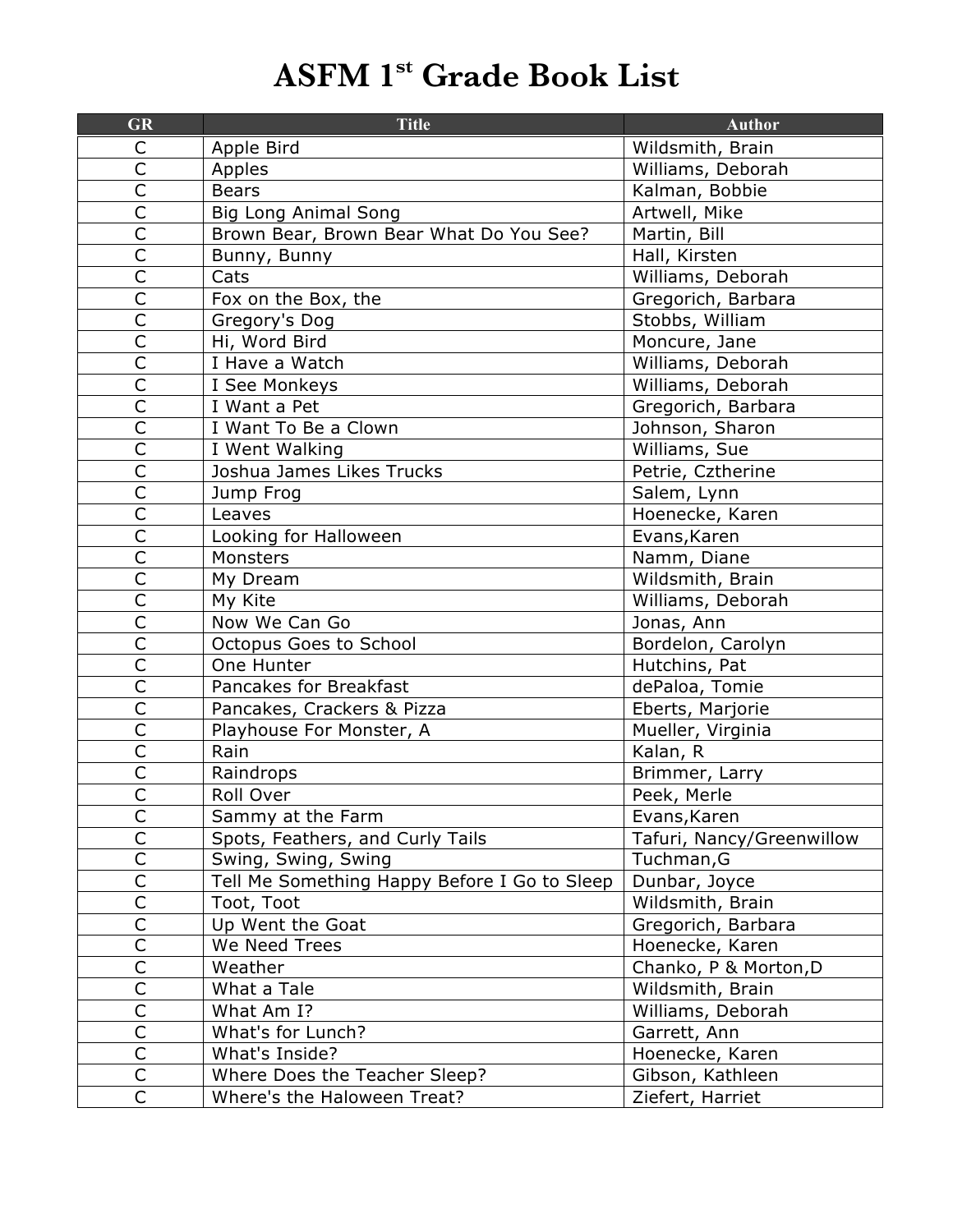| D              | <b>Animal Shapes</b>                 | Wildsmith, Brain          |
|----------------|--------------------------------------|---------------------------|
| D              | At the Park                          | Hoenecke, Karen           |
| D              | Ball Bounced, the                    | Tafuri, Nancy/Greenwillow |
| D              | Bears in the Night                   | Berenstain, Stan & Jan    |
| D              | Bears on Wheels                      | Berenstain, Stan & Jan    |
| D              | Bears, Bears, Everywhere             | Connelly, Luella          |
| D              | <b>Best Castle Ever</b>              | Ziefert, Harriet          |
| D              | Cat that Sat                         | Vinje, Marie              |
| D              | Cat Traps                            | Coxe, Molly               |
| D              | Chick and the Duckling, the          | Ginsburg, Mirra           |
| D              | Dinosaur's Galore                    | Eaton, Audrey             |
| D              | Dirty Larry                          | Hamsa, Bobbie             |
| D              | Fast Draw Freddie                    | Hamsa, Bobbie             |
| D              | Fishing                              | Yukish, Joe               |
| D              | Footprints in the Snow               | Benjamin, Cynthia         |
| D              | Frog and the Fly                     | Wood, Leslie              |
| D              | Good Night Little Kitten             | Christensen, Nancy        |
| D              | Good, Bad Cat                        | Antle, Nancy              |
| D              | Grocery Shopping                     | Yannone, Deborah          |
| D              | Halloween Mask for Monster           | Mueller, Virginia         |
| D              | Happy Birthday, Danny & the Dinosaur | Hoff, Syd                 |
| D              | How Many Bugs in a Box?              | Carter, David             |
| D              | I Am Water                           | Marzollo, Jean            |
| D              | I Can Build a House                  | Watanabe, Shigeo          |
| D              | I Like Books                         | Browne, Anthony           |
| D              | I Love Mud and Mud Loves Me          | Stephens, Vicki           |
| D              | Ice is  Whee!                        | Greene, Carol             |
| D              | Mary Wore her Red Dress              | Peek, Merle               |
| D              | My Messy Room                        | Packard, Mary             |
| D              | Paul the Pitcher                     | Sharp, Paul               |
| D              | Play Ball Kate                       | Gordon, Sharon            |
| D              | Sam, s Ball (and other Sam books)    | Lindgren, Barbro          |
| D              | Sam's Ball                           | Lindgren, Barbro          |
| D              | Sam's Cookie                         | Lindgren, Barbro          |
| D              | Sam's Teddy Bear                     | Lindgren, Barbro          |
| D              | Sam's Wagon                          | Lindgren, Barbro          |
| D              | School Bus                           | Crews, Donald             |
| D              | Sid and Sam                          | Buck, Nola                |
| D              | Sleepy Dog                           | Ziefert, Harriet          |
| D              | Snow Joe                             | Greene, Carol             |
| D              | There is a Town                      | Herman, Gail              |
| D              | Things I Like                        | Browne, Anthony           |
| D              | Two Crazy Pigs                       | Nager, Karen Berman       |
| D              | Wake Up, Wake Up!                    | Wildsmith, Brain          |
| D              | Wheels                               | Cobb, Annie               |
| D              | Where's Al?                          | Barton, Byron             |
| $\overline{E}$ | All By Myself                        | Mayer, Mercer             |
| E              | Big Egg                              | Cox, Molly                |
| E              | Circus Fun                           | Hillert, Margaret         |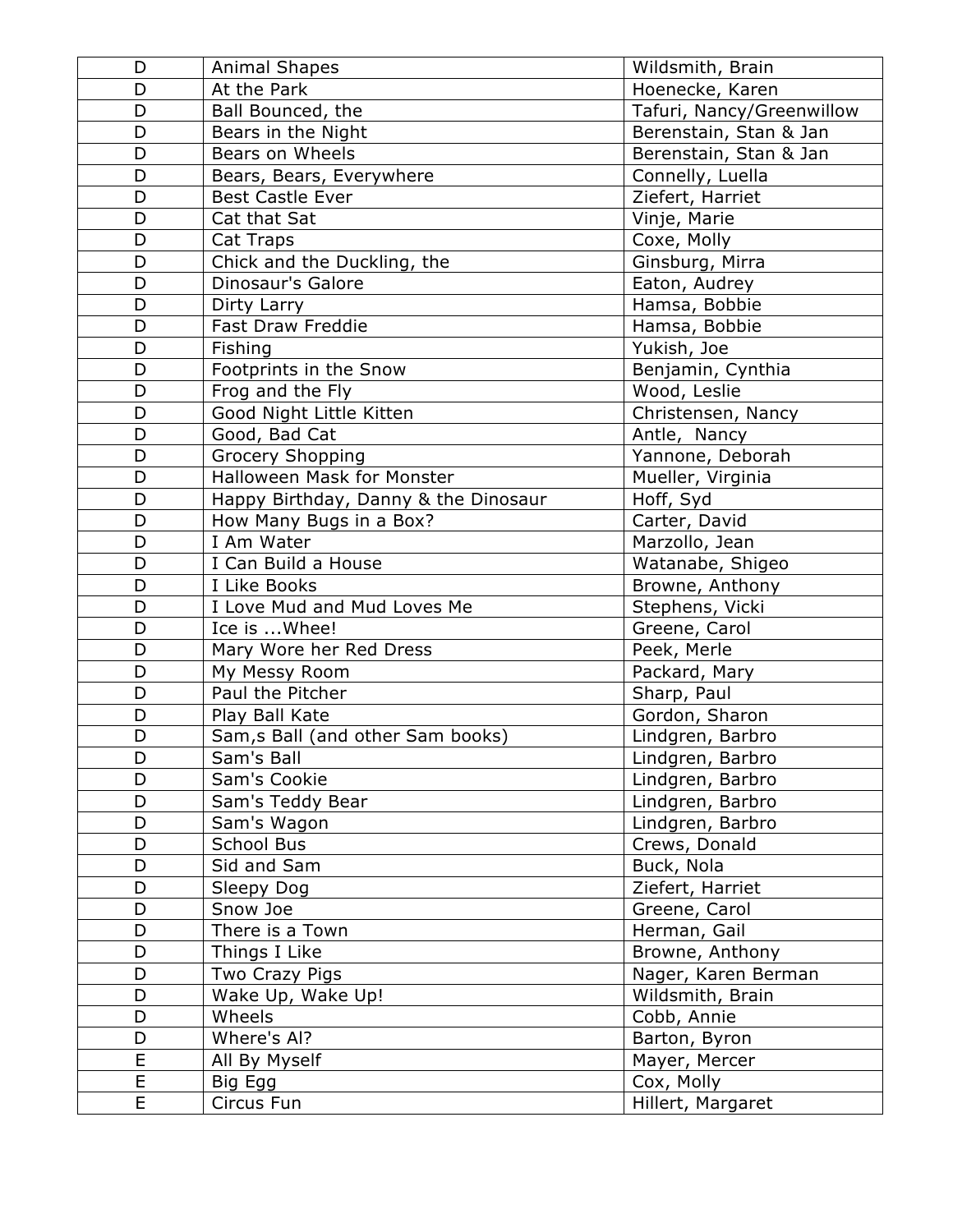| E                       | Dog and Cat                           | Fehner, Pauk                     |
|-------------------------|---------------------------------------|----------------------------------|
| E                       | Fire! Fire! Said Mrs. McGuire         | Martin, Bill                     |
| $\overline{E}$          | Five Little MonkeysJumping on the Bed | Christelow, Eileen               |
| E                       | Five Silly Fishermen                  | Edwards, Roberta                 |
| $\overline{\mathsf{E}}$ | <b>Flying</b>                         | Crews, Donald                    |
| E                       | Foot Book, The                        | Seuss, Dr.                       |
| E                       | Funny Man, A                          | Jenson, Patricia                 |
| E                       | Get Lost Becka                        | Simon, Shirley                   |
| $\overline{E}$          | Go, Dog, Go                           | Eastman, Philip D.               |
| E                       | Goldilocks and the Three Bears        | Miles, Betty                     |
| E                       | Gum on the Drum                       | Start to Read                    |
| E                       | Happy Birthday, Dear Dragon           | Hillert, Margaret                |
| $\overline{\mathsf{E}}$ | Help for Dear Dragon                  | Hillert, Margaret                |
| E                       | Here Are My Hands                     | Martin, Bill                     |
| E                       | Hi, Clouds                            | Greene, Carol                    |
|                         |                                       | Milios, Rita et al: Rookie       |
| E                       | Hungry Billy Goat                     | Reader                           |
| E                       | I Am Not a Dinosaur                   | Packard, Mary                    |
| E                       | I Like it When                        | Murphy, Mary                     |
| E                       | I Love Cats                           | Matthias, Catherine              |
| E                       | If I Were an Ant                      | Moses, Amy                       |
| E                       | Inside, Outside, Upside down          | Berenstain, Stan & Jan           |
| $\overline{E}$          | It Looked Like Spilt Milk             | Shaw, Charles                    |
| E                       | Just Like Me                          | Neasi, Barbara                   |
|                         |                                       | McDaniel, Becky: Rookie          |
| E                       | Larry and the Cookie                  | Reader                           |
| E                       | Let's Go, Dear Dragon                 | Hillert, Margaret                |
| $\overline{\mathsf{E}}$ | Little Cowboy and the Big Cowboy      | Hillert, Margaret                |
| E                       | Little Runaway                        | Hillert, Margaret                |
| E                       | Machines at Work                      | Barton, Byron                    |
| E                       | Merry Christmas, Dear Dragon          | Hillert, Margaret                |
| $\overline{E}$          | Mike's First Haircut                  | Gordon, Sharon                   |
| E                       | Mike's New Bike                       | Greydanus, R.                    |
| E                       | Morris the Moose                      | Wiseman, Bernard                 |
| E                       | Nose Book, The                        | Perkins, Al                      |
| $\overline{E}$          | Oh A-Hunting We Will Go               | Langstaff, John                  |
| E                       | Oh, Cats                              | Buck, Nola                       |
| E                       | Oh, No, Sherman!                      | Erickson. Betty                  |
| E                       | Pet That I Want, the                  | Packard, Mary                    |
| E                       | So Sick!                              | Ziefert, Harriet                 |
| E                       | Spring is Here                        | Gomi, Taro                       |
| E                       | Sunshine, Moonshine                   | Armstrong, Jennifer              |
| E                       | Sweet Potato Pie                      | Rockwell, Anne                   |
| $\overline{E}$          | Taking Care of Rosie                  | Salem, Llynn & Stewart, J        |
| E                       | There Were Ten in the Bed             | Adams, P.                        |
| E                       |                                       |                                  |
|                         |                                       |                                  |
|                         | This Old Man                          | Adams, P.                        |
| E                       | Wake up Sun                           | Harrison, David                  |
| $\overline{E}$<br>E     | Where, s Spot?<br>Who Am I?           | Hill, Eric<br>Christensen, Nancy |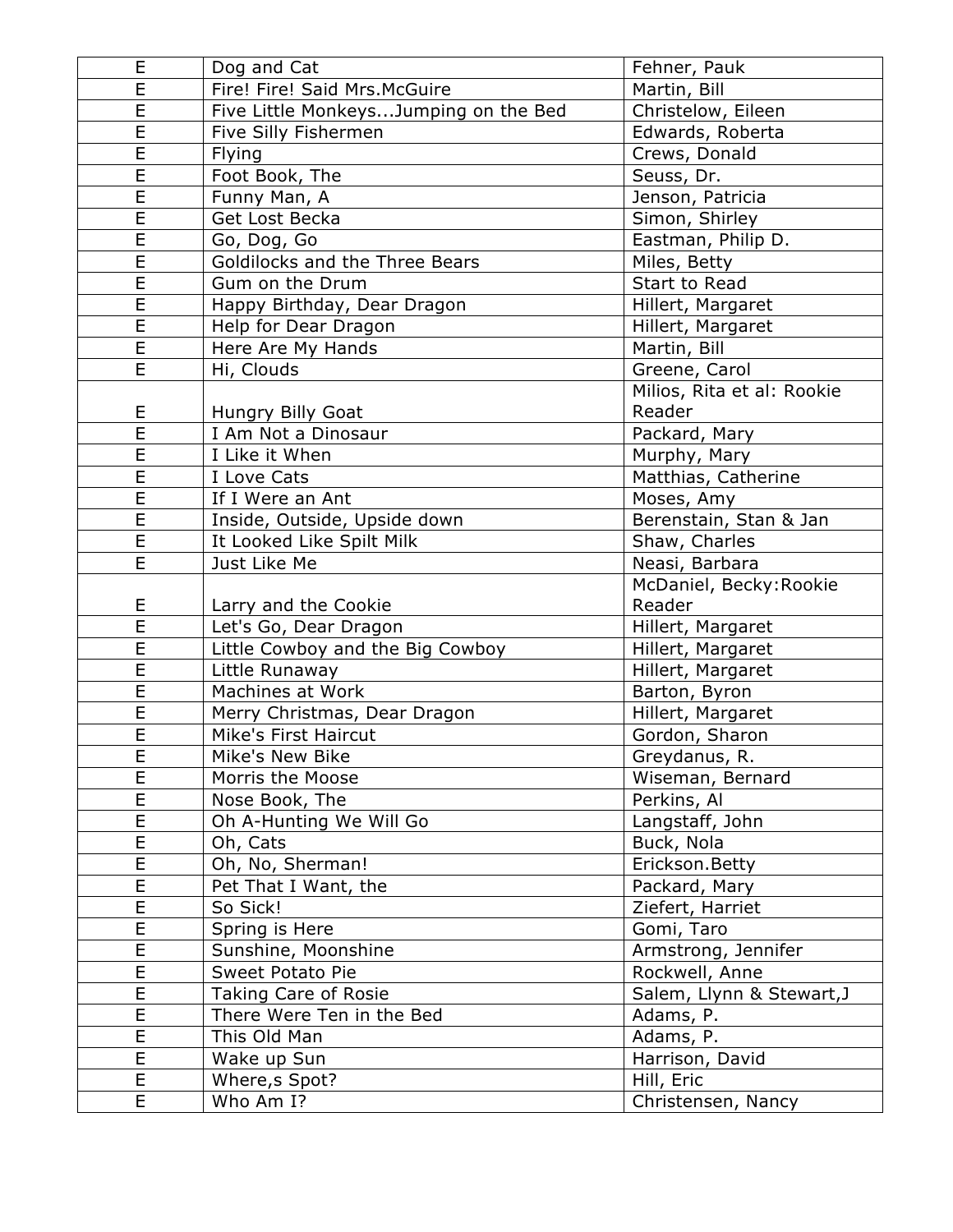| E                       | Woosh!                             | Melser, June              |
|-------------------------|------------------------------------|---------------------------|
| $\overline{\mathsf{E}}$ | <b>Yellow Boat</b>                 | Hillert, Margaret         |
| E                       | Zoo in Willy's Bed, The            | Sturnman, Gorman,         |
| F                       | Across the Stream                  | Ginsburg, Mirra           |
| F                       | Amy Loves the Wind                 | Hoban, Julia              |
| F                       | Are You My Mommy?                  | Diks, Carla               |
| F                       | Are you There Bear?                | Maris, Ron                |
| F                       | Beep, Beep                         | Gregorich, Barbara        |
| F                       | Big Bird's Copycat Day             | Lerner, Sharon            |
| F                       | Birthday in the Woods, A           | Salem, Llynn & Stewart, J |
| F                       | Bread, Bread, Bread                | Morris, Ann               |
| F                       | Bright Eyes, Brown Skin            | Hudson, C.                |
| F                       | <b>Bubble Trouble</b>              | Packard, Mary             |
| F                       | Bug, Bear and a Boy, A             | McPhail, David            |
| F                       | Caps, Hats Socks and Mittens       | Borden, Louise            |
| F                       | Cat Games                          | Ziefert, Harriet          |
| F                       | Cat Goes Fiddle-I-Fee              | Galdone, Paul             |
| $\overline{\mathsf{F}}$ | Clifford's Christmas               | Bridwell, Norman          |
| F                       | Clifford's Puppy Days              | Bridwell, Norman          |
| F                       | Color of his Own                   | Lionni, Leo               |
| F                       | Cookie's Week                      | Ward Cindy                |
| F                       | Curious George and the Pizza       | Rey, Margaret             |
| F                       | Dark, Dark Tale                    | Brown, Ruth               |
| F                       | Dear Zoo                           | Campbell, R.              |
| F                       | Dozen Dogs, A                      | Ziefert, Harriet          |
| F                       | Foolish Goose                      | Simon, Shirley            |
| F                       | Going for a Walk                   | De Regniers, B.           |
| F                       | Harry Takes a Bath                 | Ziefert, Harriet          |
| F                       | Have You Seen the Crocodile?       | West, Colin               |
| F                       | Here Comes A Bus                   | Ziefert, Harriet          |
| F                       | Hooray For Snail                   | Stadler, John             |
| F                       | I Am An Apple                      | Marzollo, Jean            |
| F                       | I Need You, Dear Dragon            | Hillert, Margaret         |
| F                       | I Want a Pet                       | Gregorich, Barbara        |
| F                       | I'm a Seed                         | Marzollo, Jean            |
| F                       | Itchy, Itchy Chicken Pox           | Maccarone, Grace          |
| F                       | It's a Perfect Day                 | Pizer, Abigail            |
| F                       | Johnny Lion's Rubber Boots         | Hurd, Edith Thacher       |
| F                       | Jump Frog, Jump                    | Kalan, R.                 |
| F                       | Just Like Daddy                    | Asch, Frank               |
| F                       | Lady with the Alligator Purse, the | Westcott, Nadine          |
| F                       | Mama Cat Has Three Kittens         | Fleming, Denise           |
| F                       | Mama Zooms                         | Cowen-Fletcher Jane       |
| F                       | Marmalade's Nap                    | Wheeler, Cindy            |
| F                       | Marmalade's Snowy Day              | Wheeler, Cindy            |
| F                       | Missing Tarts, The                 | Hennessy, B. G.           |
| F                       | Monster Math Picnic                | MacCarone, Grace          |
| F                       | One Gorilla                        | Morozumi, Atsuko          |
| F                       | Pardon? Said the Giraffe           | West, Colin               |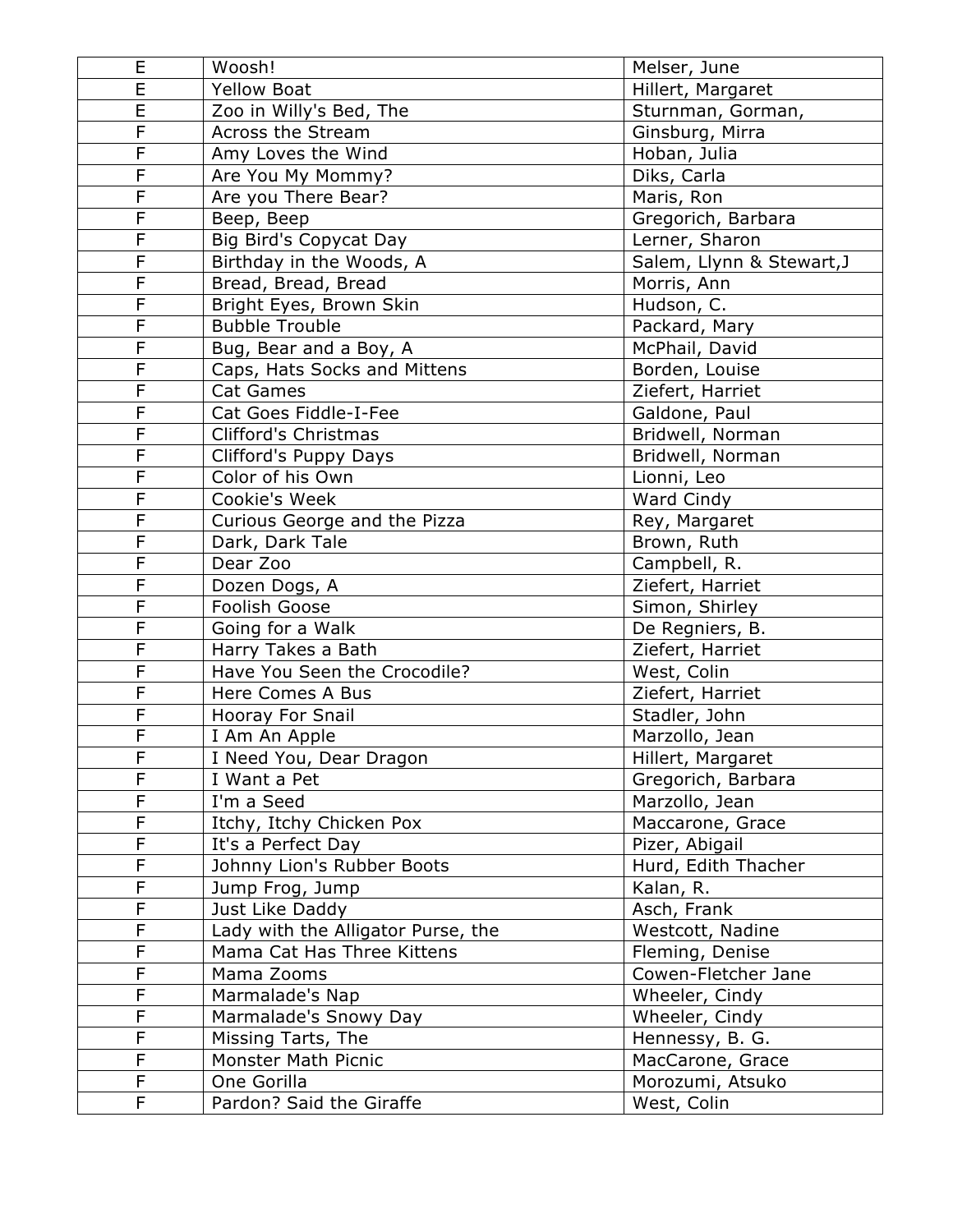| F                       | Pizza Party                      | Maccarone, Grace     |
|-------------------------|----------------------------------|----------------------|
| $\overline{\mathsf{F}}$ | Pumpkin, Punpkin                 | Titherington, Jeanne |
| F                       | Roll Over!                       | Peek, Merle          |
| F                       | Rosie's Walk                     | Hutchins, Pat        |
| F                       | Sam the Scarecrow                | Gordon, Sharon       |
| F                       | Shhh                             | Henkes, Kevin        |
| F                       | Skating on Thin Ice              | Everett              |
| F                       | Sly Fox and Red Hen              | Hunia, Fran          |
| F                       | Soccer Game                      | Maccarone, Grace     |
| $\overline{F}$          | Teeny Tiny Woman                 | O'Connor Jane        |
| F                       | Ten Bears in My Bed              | Mack, Stan           |
| F                       | Ten Black Dots                   | Crews, Donald        |
| F                       | Thank You Nicky                  | Ziefert, Harriet     |
| F                       | Tiger is a Scardy Cat            | Phillips, Joan       |
| F                       | Up, Up and Away                  | Hillert, Margaret    |
| F                       | What is That! Said the Cat       | Maccarone, Grace     |
| F                       | Who Goes to School?              | Hillert, Margaret    |
| $\overline{\mathsf{F}}$ | Who Will Be My Friends?          | Hoff, Syd            |
| F                       | Yellow Boat, the                 | Hillert, Margaret    |
| G                       | <b>Alligator Shoes</b>           | Dorros, Arthur       |
| G                       | Andi's Wool                      | Cox, Rhonda          |
| G                       | Big Fat Worm, The                | Van Laan, Nancy      |
| G                       | <b>Biscuit</b>                   | Capucilli, Alllyssa  |
| G                       | <b>Biscuit Finds a Friend</b>    | Capucilli, Alllyssa  |
| G                       | Boris Bad Enough                 | Kraus, Robert        |
| G                       | <b>Buzz Said the Bee</b>         | Lewison, Wendy       |
| G                       | Calico Cat at School             | Charles, Donald      |
| G                       | Carla's Breakfast                | Drzewiecki, Paul     |
| G                       | <b>Carrot Seed</b>               | Kraus, Robert        |
| G                       | Clifford's Thanksgiving Visit    | Bridwell, Norman     |
| G                       | <b>Cookies and Crutches</b>      | Delton, Judy         |
| G                       | <b>Curious George</b>            | Rey, Margaret        |
| G                       | Day I Had to Play with My Sister | Bonsall, Crosby      |
| $\overline{\mathsf{G}}$ | Each Peach Pear Plum             | Ahlberg, Allan       |
| G                       | Fat Cat Sat on the Mat           | Karlin, Nurit        |
| G                       | Feathers for Lunch               | Ehlert, Lois         |
| G                       | Gone Fishing                     | Long, Erlene         |
| G                       | Growing Vegetable Soup           | Ehlert, Lois         |
| G                       | Hanzel and Pretzel               | Thaler, Mike         |
| G                       | Harry Gets Ready for School      | Ziefert, Harriet     |
| G                       | Harry Goes to Fun Land           | Ziefert, Harriet     |
| G                       | Hush Little Baby                 | Frazee, Marla        |
| G                       | I Shop with My Daddy             | Maccarone, Grace     |
| G                       | I Took My Frog to the Library    | Kimmel, Eric         |
| G                       | I'm a Caterpillar                | Marzolla, Jean       |
| G                       | Jason's Bus Ride                 | Ziefert, Harriet     |
| G                       | Just Grandpa and Me              | Mayer, Mercer        |
| G                       | Mike and Tony: Best Friends      | Ziefert, Harriet     |
| G                       | Mine's the Best                  | Bonsall, Crosby      |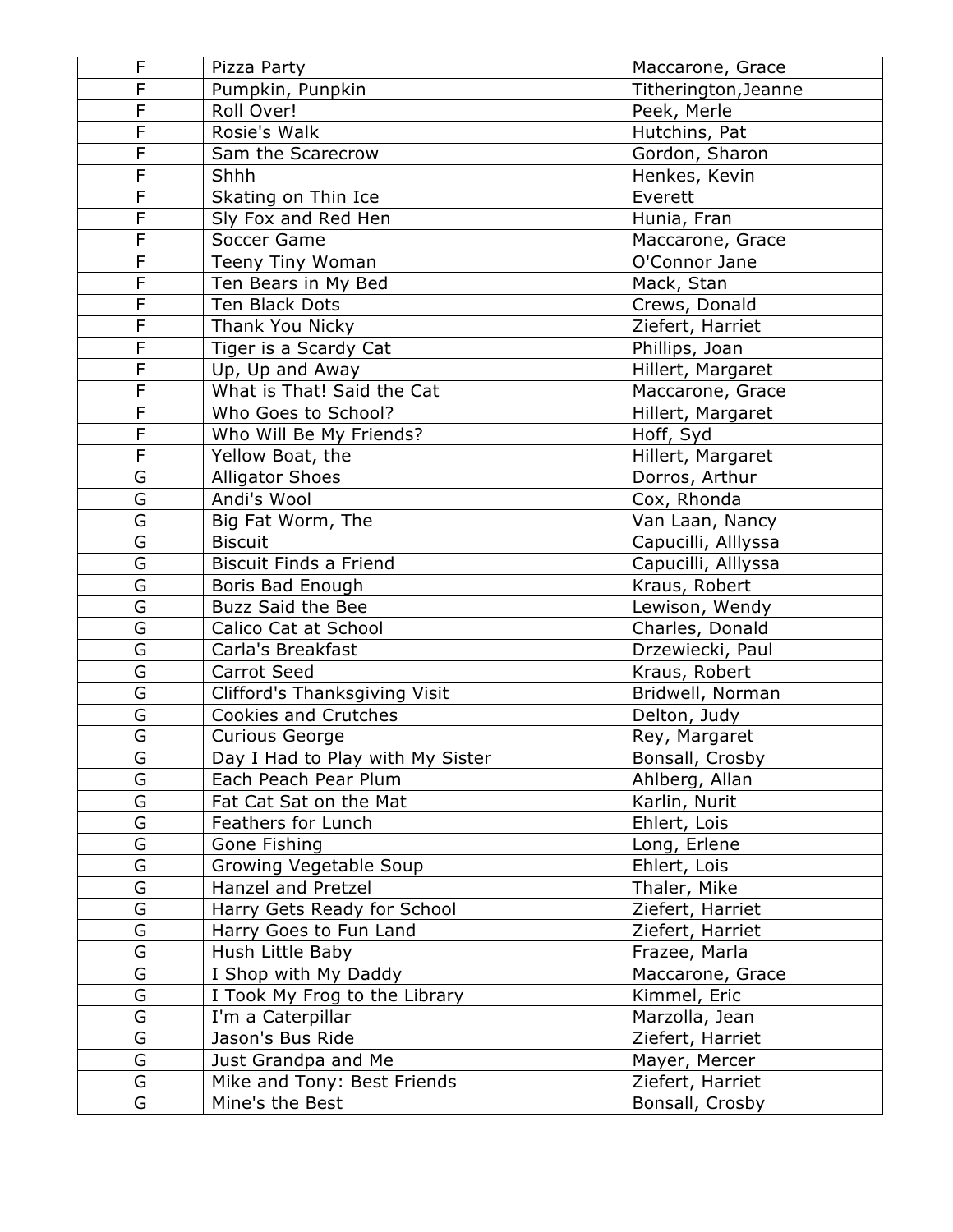| G                       | Monster Math School Time                | MacCarone, Grace           |
|-------------------------|-----------------------------------------|----------------------------|
| $\overline{\mathsf{G}}$ | Monster Under My Bed, The               | Gruber, Suzanne            |
| G                       | More Spaghetti, I Say                   | Gelman, Rita               |
| G                       | Mother, Mother I Want Another           | Polushkin, Maria           |
| G                       | Mouse and Owl                           | Gregorich, Barbara         |
| G                       | My Friends                              | Gomi, Taro                 |
| G                       | New House for Mole and Mouse            | Ziefert, Harriet           |
| G                       | Nicky Upstairs and Down                 | Ziefert, Harriet           |
| G                       | Nicole Digs a Hole                      | Gregorich, Barbara         |
| $\overline{\mathsf{G}}$ | Nine Men Chase a Hen                    | Gregorich, Barbara         |
| G                       | No Mail for Mitchell                    | Siracusa, Catherine        |
| G                       | N-O Spells No                           | Slater, Teddy              |
| G                       | Not Me Said the Monkey                  | West, Colin                |
| G                       | One Fish, Two Fish, Red                 | Seuss, Dr.                 |
| G                       | <b>One Monday Morning</b>               | Shulevitz, Uri             |
| G                       | Pair of Socks, A                        | Murphy, Stuart             |
| G                       | Peanut Butter and Jelly                 | Westcott, Nadine           |
| $\overline{\mathsf{G}}$ | Polar Bear, Polar Bear, What Do You See | Martin, Bill               |
| G                       | Ronald Morgan Goes to Bat               | Giff Patricia / Dell       |
| G                       | Sheep in a Jeep                         | Shaw, N.                   |
| G                       | Shortcut                                | Crews, Donald              |
| G                       | Slower than a Snail                     | Schreiber, Anne            |
| G                       | Snail Saves the Day                     | Stadler, John              |
|                         |                                         | Londan Jonathan /          |
| G                       | Snuggle Wuggle                          | Scholastic                 |
| G                       | Spot's First Walk                       | Hill, Eric                 |
| G                       | Sue Likes Blue                          | Gregorich, Barbara         |
| G                       | Teddy Bear for Sale                     | Herman, Gail               |
| G                       | Ten Little Ducks                        | Hammond, Franklin          |
| G                       | Ten Sleepy Sheep                        | Keller, Holly              |
| G                       | Ten, Nine, Eight                        | Bang, Molly                |
|                         |                                         | Peters, Sharon/First Start |
| G                       | Tiny Christmas Elf                      | Easy Reader                |
| G                       | Titch                                   | Hutchins, Pat              |
| G                       | Who Goes out on Halloween?              | Alexander, Sue             |
| G                       | Who is Coming?                          | McKissack, Patricia        |
| G                       | Who Stole the Cookies ?                 | Moffatt, Judith            |
| G                       | Why Can't I Fly?                        | Gelman, Rita               |
| G                       | Zoo Looking                             | Fox, Mem                   |
| H                       | <b>Animal Tricks</b>                    | Wildsmith, Brain           |
| H                       | Away Go the Boats                       | Hillert, Margaret          |
| Н                       | <b>Bailey Goes Camping</b>              | Henkes, Kevin              |
| H                       | Big Red Barn                            | Brown, Margaret Wise       |
| H                       | <b>Busy Beavers</b>                     | Dabcovich, Lydia           |
| H                       | Buzz, Buzz, Buzz                        | Barton, Byron              |
|                         |                                         | Robart, Kovalski/Little    |
| H                       | Cake that Mack Ate, The                 | <b>Brown</b>               |
| H                       | Captain Cat                             | Hoff, Syd                  |
| H                       | Cave Boy                                | Dubowski, Cathy East       |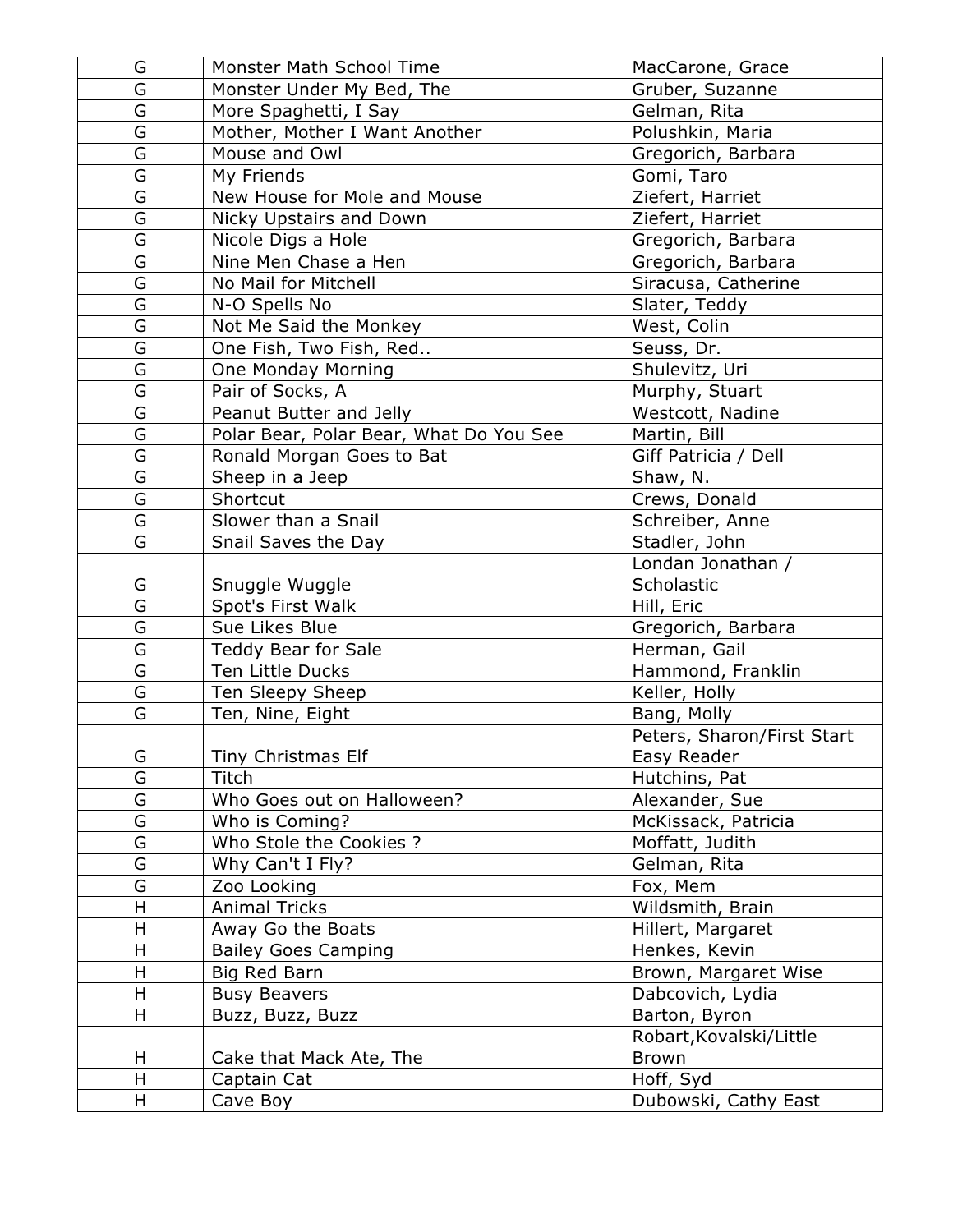| H                       | Clap your Hands                        | Cauley, L              |
|-------------------------|----------------------------------------|------------------------|
| H                       | Clean House for Mole and Mouse         | Ziefert, Harriet       |
| H                       | Come Out and Play Little Mouse         | Kraus, Robert          |
| $\mathsf{H}$            | Curious George at the Beach            | Rey, Margaret          |
| H                       | Danny and the Dinosaur Go to Camp      | Hoff, Syd              |
| H                       | Dinosaur Who Lived in my Backyard, the | Hennessy, B. G.        |
| H                       | <b>Enormous Turnip</b>                 | Slier, Debby           |
| H                       | Enormous Watermelon, The               | Parkes, Brenda         |
| $\overline{\mathsf{H}}$ | George Shrinks                         | Joyce, William         |
| H                       | Gilberto and the Wind                  | Ets, Marie Hall        |
| $\overline{\mathsf{H}}$ | Goodnight Moon                         | Brown, Margaret Wise   |
| H                       | Hanna's Butterfly                      | Vinje, Marie           |
| H                       | Hooray for the Golly sisters!          | Truesdell, Sue         |
| H                       | How Do I put it on ?                   | Watanabe, Shigeo       |
| H                       | I Love Spiders                         | Parker, John           |
| $\mathsf{H}$            | I Was Walking Down the Road            | Barchas, S. Scholastic |
| $\overline{\mathsf{H}}$ | Jafta                                  | Lewin, Hugh            |
| H                       | Just Going to the Dentist              | Mayer, Mercer          |
| $\overline{\mathsf{H}}$ | Just Me and My Babysitter              | Mayer, Mercer          |
| $\mathsf{H}$            | Just Me and My Dad                     | Mayer, Mercer          |
| H                       | Just Me and My Little Brother          | Mayer, Mercer          |
| H                       | Just Me and My Little Sister           | Mayer, Mercer          |
| H                       | Just Shopping with Mom                 | Mayer, Mercer          |
| H                       | Mama, Do You Love Me?                  | Joosse, Barbara        |
| H                       | My Mom Made Me Go to Camp              | Delton, Judy           |
| H                       | New Baby Calf, The                     | Chase, Edith & Reid    |
| H                       | Owliver                                | Kraus, Robert          |
| H                       | Picture for Harold's Room, A           | Johnson, Crockett      |
| H                       | Put Me in the Zoo                      | Lopshire, Robert       |
| $\mathsf{H}$            | Quack Said the Billy Goat              | Causley, Charles       |
| $\mathsf{H}$            | Sammy the Seal                         | Hoff, Syd              |
| $\mathsf{H}$            | Seasons of Arnold's Apple Tree         | Gibbons, Gail          |
| $\mathsf{H}$            | Sir Small and the Dragonfly            | O'Connor, Jane         |
| Η                       | Sleepy Book                            | Brown, Margaret Wise   |
| H                       | Small Pig                              | Lobel, Arnold          |
| H                       | There Was an Old Lady Who Swallowed    | Adams, P.              |
| H                       | Time to Sleep                          | Fleming, Denise        |
| H                       | Train Leaves the Station               | Merriam, Eve           |
| H                       | Two Bear Cubs                          | Jonas, Ann             |
| H                       | We Are Best Friends                    | Aliki                  |
| H                       | What Game Shall We Play                | Hutchins, Pat          |
| H                       | What will the Weather Be Like Today?   | Rogers, Paul           |
| H                       | Where Are You Going, Little Mouse      | Kraus, Robert          |
| H                       | Who is the Beast?                      | Baker, Keith           |
| H                       | Whose Mouse Are You?                   | Kraus, Robert          |
| $\mathsf{H}$            | Wind                                   | Bacon                  |
| Н                       | Yes, Ma'am                             | Melser, June           |
| H                       | You Can't Smell a Flower               | Cole, Joanna           |
| H                       | You'll Soon Grow into Them, Titch      | Hutchins, Pat          |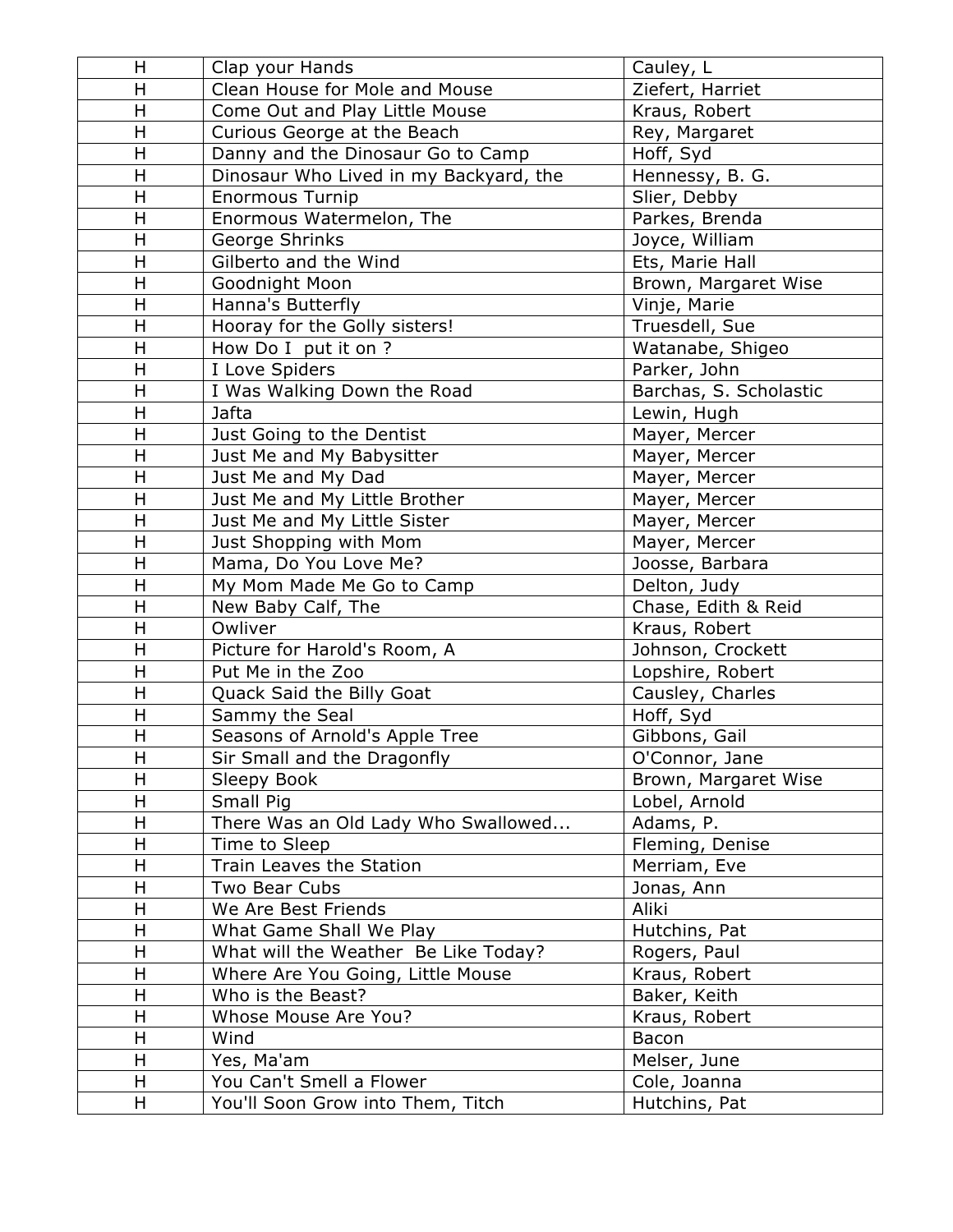| I           | Airport                           | Barton, Byron          |
|-------------|-----------------------------------|------------------------|
| I           | All Tutus Should Be Pink          | Brownrigg, Sheri       |
| I           | Alligators all Around             | Sendak, Maurice        |
| I           | Angus and the Cat                 | Flack, Marjorie        |
| I           | Apple Pie Tree, the               | Hall, Zoe              |
| I           | Apples and Pumpkins               | Rockwell, Anne         |
| I           | Are You My Mother?                | Eastman, Philip D.     |
| I           | Barney's Horse                    | Hoff, Syd              |
| I           | Because a Little Bug Went Ka-Choo | Stone, Rosetta         |
| I           | Big Block of Chocolate, The       | Redhead, Janet         |
| I           | Big Dog, Little Dog               | Eastman, Philip D.     |
|             |                                   | Sharmat, Marjorie      |
| I           | <b>Big Fat Enormous Lie</b>       | Weinman                |
| Ī           | Big Hungry Bear                   | Wood, Audrey           |
| I           | <b>Bike Lesson</b>                | Berenstain, Stan & Jan |
| I           | Bunny Hop, The                    | Slater, Teddy          |
| I           | <b>Busy Buzzing Bumblebees</b>    | Schwartz, Alvin        |
| I           | Come and Have Fun                 | Hurd, Edith Thacher    |
| I           | <b>Dinosaur Dinners</b>           | Davis, Lee             |
| I           | Eat Your Peas, Louise             | Snow, Pegeen           |
| I           | Fix It                            | McPhail, David         |
| I           | Fortunately                       | Charlip, Remy          |
| I           | Frog went A-Courtin'              | Langstaff, John        |
|             |                                   | Londan Jonathan /      |
| Ι           | Froggy Goes to School             | Scholastic             |
| I           | Geraldine's Big Snow              | Keller, Holly          |
| I           | Gingerbread Man, The              | Rose, Rita             |
| I           | Girl Named Helen Keller           | Schmidt, Karen         |
| I           | Grizzwold                         | Hoff, Syd              |
| I           | Gruff Brothers, The               | Hooks, William         |
| I           | Happy Birthday, Sam               | Hutchins, Pat          |
| I           | Hattie and the Fox                | Fox, Mem               |
| $\mathbf I$ | Hello Cat you Need a Hat          | Gellman, Rita          |
| I           | Hello First Grade                 | Ryder, Joanne          |
| I           | Henny Penny                       | Galdone, Paul          |
| I           | Hey! Get Off Our Train            | Burningham, John       |
| I           | <b>Hiccups For Elephant</b>       | Prellar, James         |
| I           | If I had a Robot                  | Yaccarino, Dan         |
|             |                                   | Fowler, Allen: Rookie  |
| I           | It Could Still be a Rock          | Science                |
| I           | It's Pumpkin Time                 | Hall, Zoe              |
| I           | Jonathan and His Mommy            | Smalls-Hector, Irene   |
| I           | Just Like Everyone Else           | Kuskin, Karla          |
| I           | Kissing Hand, the                 | Penn, Audrey           |
| I           | Leo the Late Bloomer              | Kraus, Robert          |
|             |                                   | Londan Jonathan /      |
| I           | Let's Go Froggy                   | Scholastic             |
| I           | Liar, Liar, Pants on Fire         | Cohen, Meriam          |
| I           | Little Cloud                      | Carle, Eric            |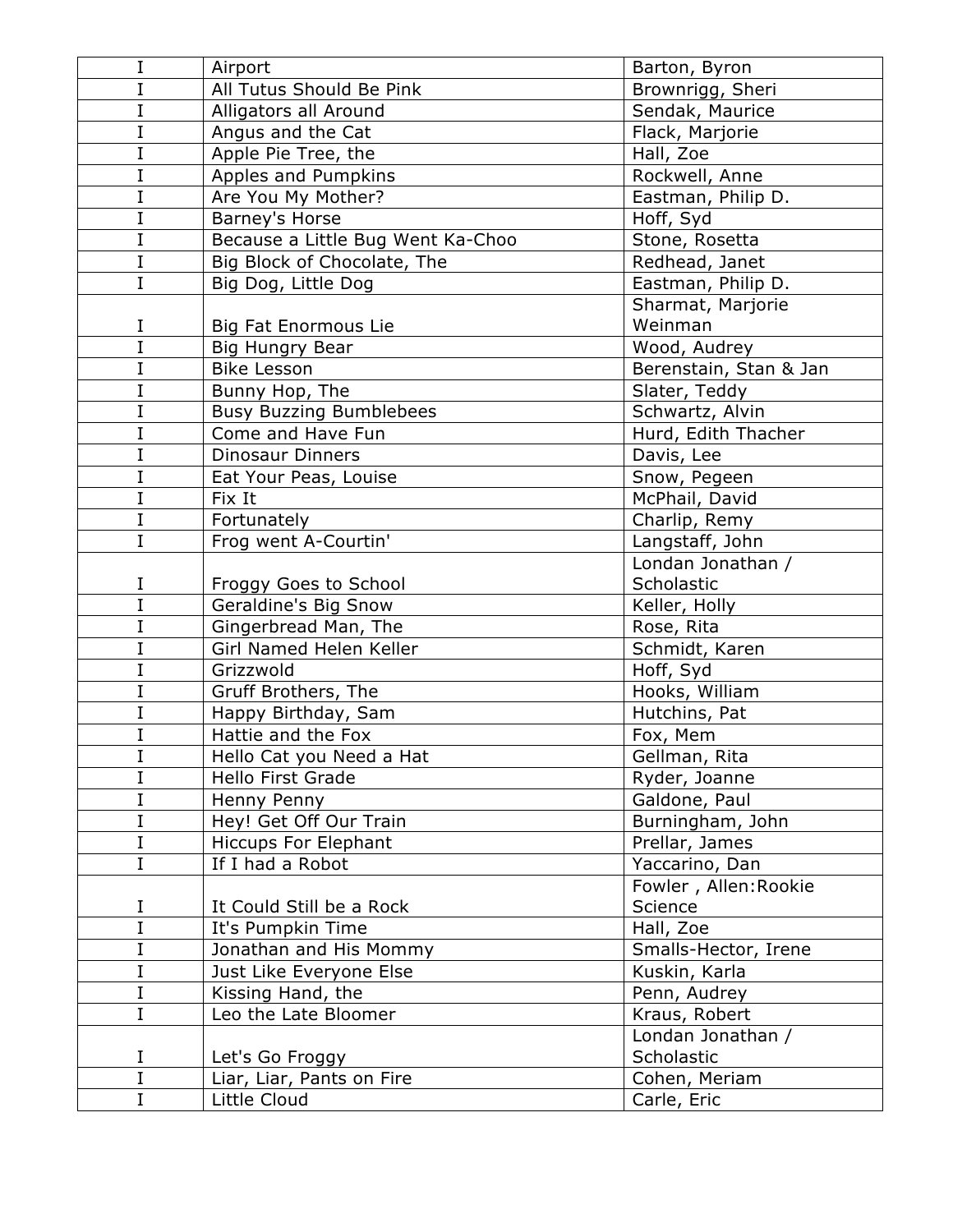| I       | Little Engine That Could, The          | Piper, Watty          |
|---------|----------------------------------------|-----------------------|
| I       | Little Mouse, the Ripe Straberry       | Wood, Audrey          |
| I       | Little Red Hen, the                    | Ziefert, Harriet      |
| I       | Little Toot                            | Gramatky, Hardie      |
| I       | Little Tuppen                          | Galdone, Paul         |
| I       | Lost in the Museum                     | Cohen, Miriam         |
| I       | Mary had A Little LAmb                 | Hale, Sarah Joseph    |
| I       | Messy Bessey                           | McKissack, Patricia   |
| I       | Messy Bessey's Garden                  | McKissack, Patricia   |
| I       | Mice at Bat                            | Oechsli, Kelly        |
| I       | Michael Bird-Boy                       | dePaloa, Tomie        |
| I       | Monk Camps Out                         | McCully, Emily Arnold |
| I       | More or Less a Mess                    | Keenan, Sheila        |
| I       | Morris's Disappearing Bag              | Wells, Rosemary       |
| I       | Mouse in Love                          | Kraus, Robert         |
| I       | Mr. Brice's Mice                       | Hoff, Syd             |
| I       | My First Kwanzaa Book                  | Chocolate, Deborah    |
| I       | My Visit to the Dinosaurs              | Aliki                 |
| I       | Napping House, the                     | Wood, Audrey          |
| I       | Never Spit on Your Shoes               | Cazet, Denys          |
| I       | New Shoes, Red Shoes                   | Rollings, Susan       |
| I       | Night in the Country                   | Rylant, Cynthia       |
| I       | No Good in Art                         | Cohen, Miriam         |
| I       | Noisy Nora                             | Wells, Rosemary       |
| I       | Quick as a Cricket                     | Wood, Audrey          |
| I       | Rabbit's Wish For Snow                 | Tchin                 |
| I       | Rainbow of my Own                      | Freeman, Don          |
| I       | Rebus Bears, The                       | Reit, Seymour         |
| I       | Robert the Rose Horse                  | Heilbroner, Joan      |
| I       | Sarah's Unicorn                        | Coville, Bruce        |
| I       | Seven Blind Mice                       | Young, Ed             |
| I       | Silly Times with Two Silly Trolls      | Jewell, Nancy         |
| $\rm I$ | So Hungry!                             | Ziefert, Harriet      |
| I       | Spooky Riddles                         | Brown, Marc           |
| I       | Spot's Birthday Party                  | Hill, Eric            |
| I       | <b>Stanley</b>                         | Hoff, Syd             |
| I       | Stay, Fang                             | Hazen, Barbara Shook  |
| I       | Story of Chicken Licken                | Ormerod, J.           |
| I       | There's a Nightmare in My Closet       | Mayer, Mercer         |
| I       | This is the Bear & the Bad Little Girl | Hayes, Sarah          |
| I       | This is the Place For Me               | Cole, Joanna          |
| I       | Three Billy Goat's Gruff               | Brown, Marcia         |
| I       | Tidy Titch                             | Hutchins, Pat         |
| I       | <b>Too Many Puppies</b>                | Brewster, Patience    |
| I       | <b>Trucks</b>                          | Rockwell, Anne        |
| I       | Very Busy Spider, The                  | Carle, Eric           |
| I       | We Just Moved                          | Krensky, Stephen      |
| I       | We're Going on a Bear Hunt             | Rosen, Michael        |
| I       | We're in Big Trouble Blackboard Bear   | Alexander, Martha     |